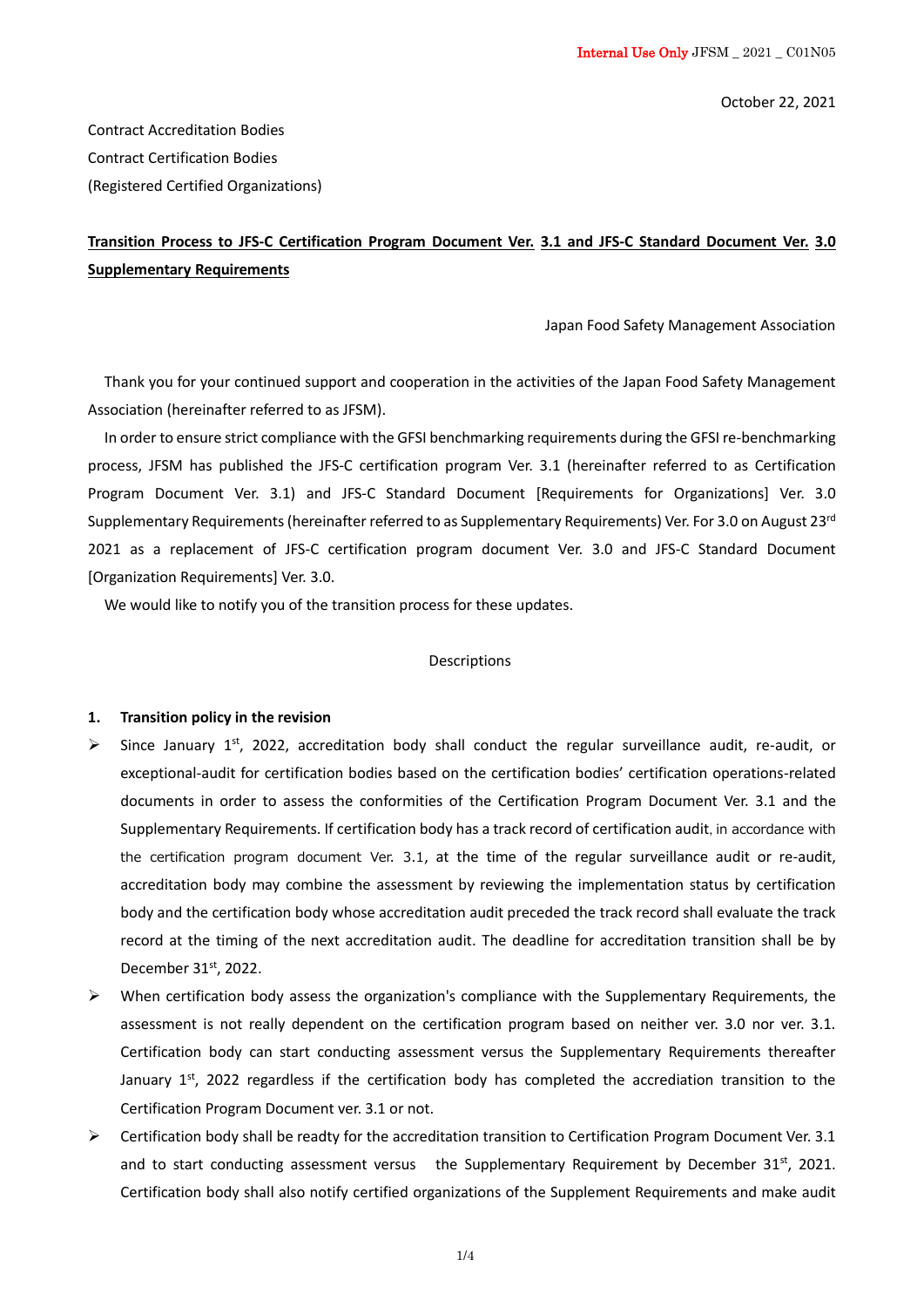planning for each certified organizations to assess the comformity with the Supplementary Requirement.

- ➢ Certification body shall conduct the assessment versus the Supplementary Requirements at the timing of regular surveillance audit, re-audit, or exceptional-audit after January 1<sup>st</sup>, 2022 as planned above. Certification body can conduct an audit of Supplementary Requirements and take an operation based on Certification Program Document Ver. 3.1 if any certification body completes which is ready for the transition to Certification Program Document Ver. 3.1 and assessment versus the Supplementary Requirement.
- ➢ The notification document (JFSM\_2020\_C01N05) in 2020 shall stay valid and certification body and certified oraganization shall make sure that all audits after January  $1<sup>st</sup>$ , 2022 incorporate the Supplementary Requirements. In case the transiton audit from Ver. 2.3 to Ver. 3.0 has already been planned after January 1st, 2022, the transition audit shall be delievered to cover the Supplemtary Requirements as well. In addition, the conformity versus the Supplementary Requirements are not required to be claimed in the certification, but this claim could be acceptable if requested by the organization.
- $\triangleright$  In principle, the above transiton audit shall be conducted with advance notice, but and unannouced audit can be acceptable only if the certified organization requests to do so.
- $\rightarrow$  Certification body and registered certified organization shall complete the above transition audit with the Supplentary Requirements by December 31st, 2022.

### **2. Required processed for the transition**

1) Processed by contracted accreditation body

The notification document (JFSM\_2020\_C01N05) in 2020 shall stay valid. (See Table 1, No. 1)

Based on this document, contracted accreditation body shall promptly notify certification body of the implementation guidelines for the accreditation transition and shall also complete the accreditation preparation by updating accreditation related docuents in line with JFS-C certification program document Ver. 3.1 and by providing training for perssonnel involved in accrediataion activities (based on the documentation used in Harmonization Meeting on September 10<sup>th</sup>, 2021) by December 31<sup>st</sup>, 2021.

Contracted accreditation body shall conduct the regular surveillance audit, re-audit, or exceptional-audit for certification bodies by reviewing the certification bodies' certification operations-related documents and where possible, implementation status and shall complete the accreditation transition to Certification Program Document Ver. 3.1 by December 31st, 2022.

On the other hand, since the relevance between the certification program revision and Supplementary Requirements is low, JFSM accepts that contracted certification body can conduct an audit of Supplementary Requirements under the accredited status by the certification program document Ver. 3.0 after January 1st, 2022 prior to the accreditation transition audit 2022.

2/4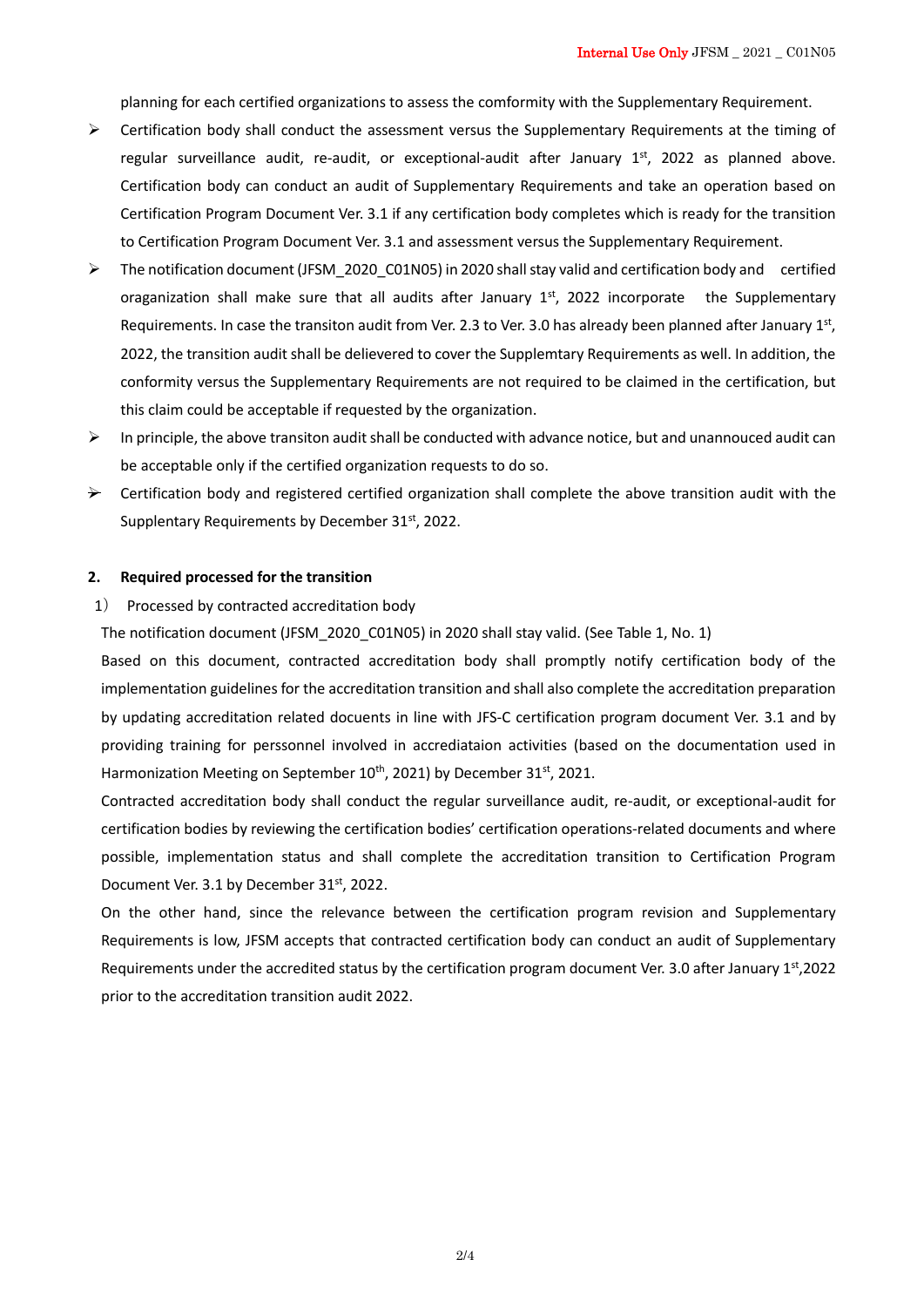| No | <b>Transition in Accreditation</b>                                                 | year  | 2021                       |                         |    |    |                         | 2022                             |   |   |   |    |   |   |    |   |  |       |                                         |
|----|------------------------------------------------------------------------------------|-------|----------------------------|-------------------------|----|----|-------------------------|----------------------------------|---|---|---|----|---|---|----|---|--|-------|-----------------------------------------|
|    |                                                                                    | month | 8                          | 9                       | 10 | 11 | 12                      |                                  | 2 | 3 | 4 | 5. | 6 | 7 | -8 | 9 |  | 10 11 | 12                                      |
|    | Accreditation certificate issued for<br>certification program document Ver.<br>3.0 |       |                            | Completion<br>due: 9/30 |    |    |                         |                                  |   |   |   |    |   |   |    |   |  |       |                                         |
|    | Preparation for transition to<br>certification program document Ver.<br>3.1        |       | Public<br>release:<br>8/23 |                         |    |    | Ready for<br>audit:1/31 |                                  |   |   |   |    |   |   |    |   |  |       |                                         |
|    | Transition from certification program<br>document Ver. 3.1                         |       |                            |                         |    |    |                         | <b>Start</b><br>auditing:<br>1/1 |   |   |   |    |   |   |    |   |  |       | Accreditation<br>Audit done by<br>12/31 |

#### Table 1 Transition schedule in the accreditation upgrading

### 2) Processes by contracted certification body

Contracted certification body shall notify certified organizations of Certification Program Document Ver. 3.1, Supplementary Requirements, and transition process. Contracted certification body shall complete the preprations for the accreditation transition by December 31<sup>st</sup>, 2021 by referring to below documents, providing training for personnel involved in certification activities, and updating certification operations-related documents. (See Table 1, No. 2 and Table 2, No. 6)

- (1) Certification Program Document Ver. 3.1
- (2) Supplementary Requirements
- (3) Guidelines Ed. 1.1 (JFSM \_ 2021 \_ C01N03) based on Supplementary Requirements
- (4) Documents used in Harmonization meeting (held on September  $10^{th}$ , 2021) with the explanations of above (1) - (3)

Contracted Certification Body shall complete the accreditation transition by December  $31^{st}$ , 2022 in accordance with the accreditation transition procedure issued by accreditation body.

Contracted certification body shall notify certified organization of Supplementary Requirements and shall make a plan by clarifying the timing when certification audit will be done with Supplementary Requirements. By following that plan, contracted certification body shall audit the organization's compliance of Supplementary Requirements at the timing of regular surveillance audit, re-audit, and exceptional audit after January  $1<sup>st</sup>$ , 2022. Contracted certification body can conduct an audit of Supplementary Requirements and take an operation based on Certification Program Document Ver. 3.1 as soon as contracted certification body completes the program preparation for the transition to Certification Program Document Ver. 3.1 and audit preparation for the transition to Supplementary Requirement.

The notification document (JFSM\_2020\_C01N05) in 2020 shall stay valid and certification body and certification oraganization shall ensure that all audits after January  $1<sup>st</sup>$ , 2022 are based on Supplementary Requirements. In case the transition audit from Ver. 2.3 to Ver. 3.0 has already been planned, the transition audit to Ver.3.0 Supplementary Requirements should be regarded. (see Table 2, number 5, wavy arrow, number 7). In principle, the above transition audit shall be conducted by announced audit, and unannounced audit can be acceptable only if certified organization desires. On the other hand, since the relevance between the certification program revision and Supplementary Requirements is low, JFSM accepts that contracted certification body can conduct an audit of Supplementary Requirements under the accredited status by the certification program document Ver. 3.0 after January  $1<sup>st</sup>$ , 2022 prior to the accreditation transition audit. In addition, supplementary requirements are not required to be claimed in the certification at this audit, but this claim could be acceptable

3/4